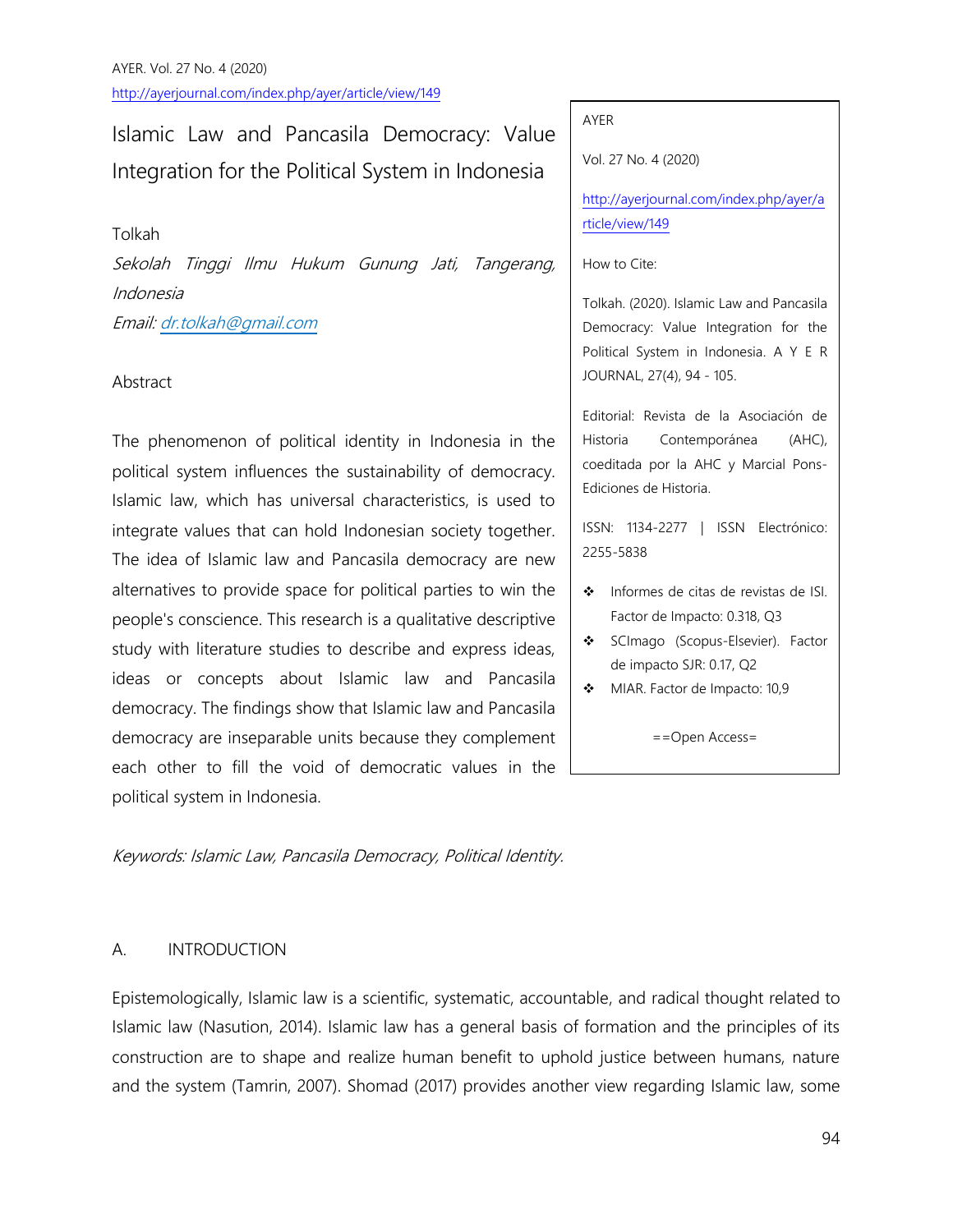things are primary human needs that can influence each other or in Arabic (Magashid al-Dharuriyat). In contrast, immediate human needs (Magashid al-Hajiyat) are interpreted as a legal form of mutual exchange/agreement and benefited one another.

Islamic law has characteristics that differentiate it from other laws so that in its application it is more perfect, elastic, dynamic, universal, systematic and characteristic ta'abudi and ta'quli (Suny, 2017). Islamic law has a relationship with common sense, conscience and belief in Allah, therefore the nature and purpose of Islamic law is bound by religious ethics (Ansar, 2019). The purpose of Islamic law is to realize the benefit of the world and the hereafter, law has the meaning of justice, mercy and wisdom (Nasution, 2019).

Thought about the State is based on law Islam was born around the 5th century which gave the idea that a public opinion, with personal freedom and the existence of close written ties in the community (Sardjono, 2004). The idea of a State is an essence that has power in the rule of law so that the State uses law as a tool to regulate society (Asshiddiqie, 2011). Law in the conception of Islam is all the rules and guidelines made by Allah to regulate interactions between humans and the environment (Huda, e et.all, 2020).

Changes and developments require the State to compile between State law and Islamic law, this is based on opinion Brague (2020) Al-Nusus Mutanāhiyah wa Al-Waqā 'i' Gayr Mutanāhiyah (Islamic structures must be carried out to find legal constructs of emerging realities). In the Islamic world, the pattern of Islamic thought with a renewal style certainly has implications for aspects of Islamic law, both methodologically and discourse, based on the method of reforming Islamic law which means a method that is independent of renewal of thought (Padela, 2020).

The previous explanation explains that Islamic law is the greeting of the Khitab of Allah. The position of humans can only look for and find it (Hasanah, 2013). This then led to the development of methods of discovery of Islamic law. In history, there are many methods of legal discovery (Manan, 2017).

Islamic law has relevance to constitutional law, it also regulates how Islamic political integration in Indonesia and democratic values, in line with the civic culture tradition and democratic behavior are understood as the values of a democratic system based on Islamic law (Iftitah, 2014). Religion has a role in influencing democratic values, the nature of faith forms a "symbol system" which is defined as mood, motivation and formulates a conception of life and political systems (Bukay,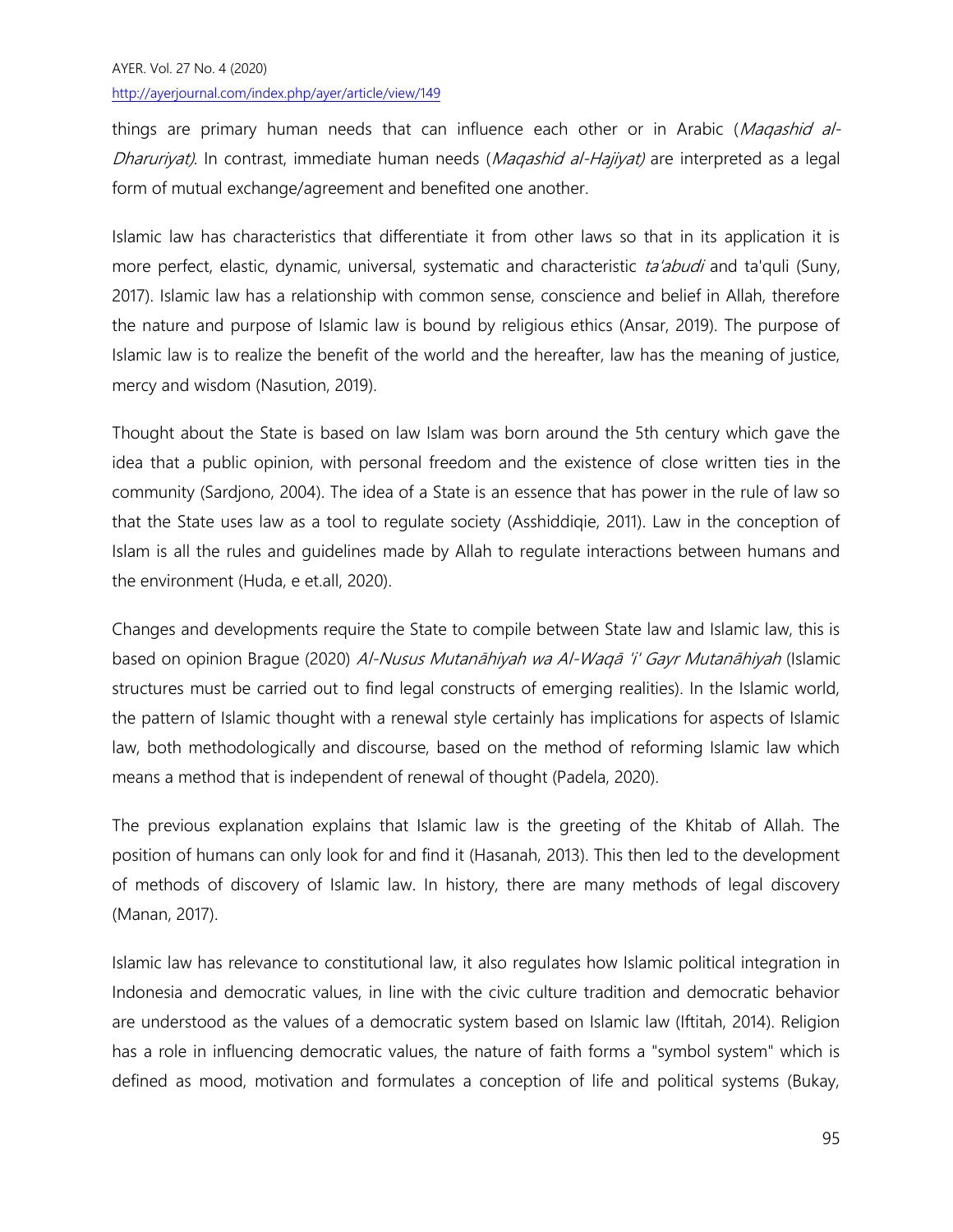2007). On the other hand, excessive value integration will cause harmful efforts for the Islamic political system, Islamic politics and law will provide meaning as a political identity so that it helps people to seize power by utilizing this pure Islamic value (Norris, 2002).

Islamic political experts make simple generalizations regarding the uniqueness of Islam and its relationship with Pancasila democracy, Pancasila democracy is defined as a predicate of democracy identical to modern connotations, a democracy that has the values of Pancasila (Tjarsono, 2013), which is based on the fourth principle: Democracy led by wisdom in deliberations/representatives, which is inspired by the Indonesian Unity, which is imbued with a just and civilized humanity and which is imbued with the One and Only Godhead and which animates social justice for all Indonesian people. Consequently, every Pancasila precept is animated by the precepts above and animates the precepts below. It is obvious that Pancasila democracy is very different from the democracy that developed in the West,

Democracy is defined as sovereignty in the hands of the people (Demos and Kratos), as a concept, democracy is general and universal (Harefa, et.all, 2020). Democracy is a means (tool) for realizing the welfare of society, therefore, the effectiveness and productivity of the tool will be influenced by its suitability with the objective conditions of society where the tool is used and who uses the tool as a power holder. In other words, an effective and productive democracy requires preconditions, both from education, economy and culture (respect for rights and obligations). Democracy is very close to human rights, therefore democracy will not be worth anything without being imbued with human rights. The concept of man himself very much influences the orientation of human rights,

Democracy has several ideas, firstly Communist Democracy (Marxism-Leninism) severely limits religion to its people, with this principle they think that religion is an addiction that makes people dream and limits its people from rational and real thinking (Zuhdan, 2019). Second, Western Democracy (Liberal-Capitalist) which places the legislative body higher than the executive body. Liberal democracy emphasizes the recognition of the rights of citizens both individually and collectively (Kymlicka, 2010). Third, Pancasila Democracy, a new direction of thought in looking at power, Pancasila democracy is very relevant to the principle of justice which thinks about the common good without bringing down each other (Mulyono, 2020).

Democracy as the basis for identity awareness is the embryo of the birth of civilization. In contrast, if we look at the base of awareness of the identity of the Western nation, the difference is clear, Western countries: individualist, humanist, secular, while Indonesian society: individual-social,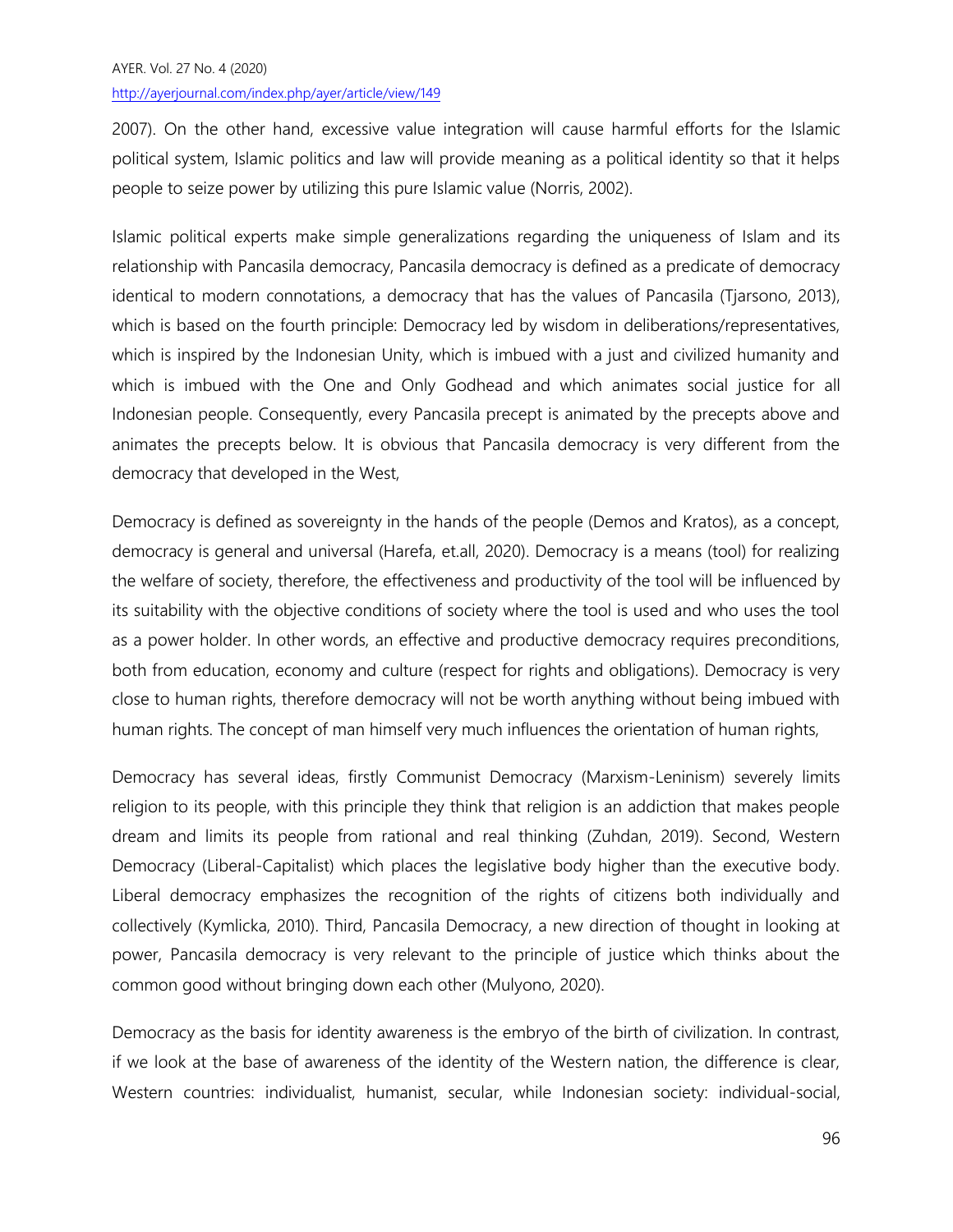# AYER. Vol. 27 No. 4 (2020) http://ayerjournal.com/index.php/ayer/article/view/149

humanist-religious, religious. So it is very natural that at the level of implementation democracy in Indonesia is different from the democracy that develops in the West, because indeed the basis of awareness of the identity of the two is very different. As a basis for awareness of the identity of a nation (individualist-socialist, humanist religious, religious), it is still in character. Still, its understanding and implementation must always be dynamic, from which primitive and modern connotations will emerge. The terms primitive and contemporary in no way indicate good and evil, or progress behind,

Therefore, Islamic law and pencasila democracy are mutually reinforcing units to instill values in the political system in Indonesia. This study aims to describe all the latest thoughts related to Islamic Law and Pancasila Democracy and the impact on the political system in Indonesia.

## B. METHOD

The specification of this research is descriptive research. Descriptive research is intended to provide data that is as accurate as possible about an effort, symptoms, events and events that occur at the moment, and is deductive based on a general theory that is applied to explain a set of data, the relationship of a data set with other data sets 2016). So in this study the writer tries to describe and express about ideas, ideas or concepts. Where in the case what is meant is an idea of Islamic Law and Pancasila Democracy.

Based on the formulation of the problem, in this study the approach method used is normative juridical approaches (Qamar, et.all, 2017). The activities carried out were an inventory of Islamic legal materials, identification of Islamic legal materials, classification of island and democracy legal materials, systematization of legal materials, as well as the interpretation and scientific construction of Islamic law and Pancasila democracy. The research approach taken is analytical, conceptual approach, and historical approach (Rahayu, 2020). So in this research the activities carried out are studying the materials of primary Islamic law, secondary Islamic law and contemporary law which will be used as guidelines in discussing and analyzing the problems of Islamic law and Pancasila democracy (Benuf, 2020).

The data obtained from this research is by conducting literature studies, namely collecting data from various legal materials and concepts of Islamic law and Pancasila democracy by studying the constitution, literature, and documents that support the object of research. The legal materials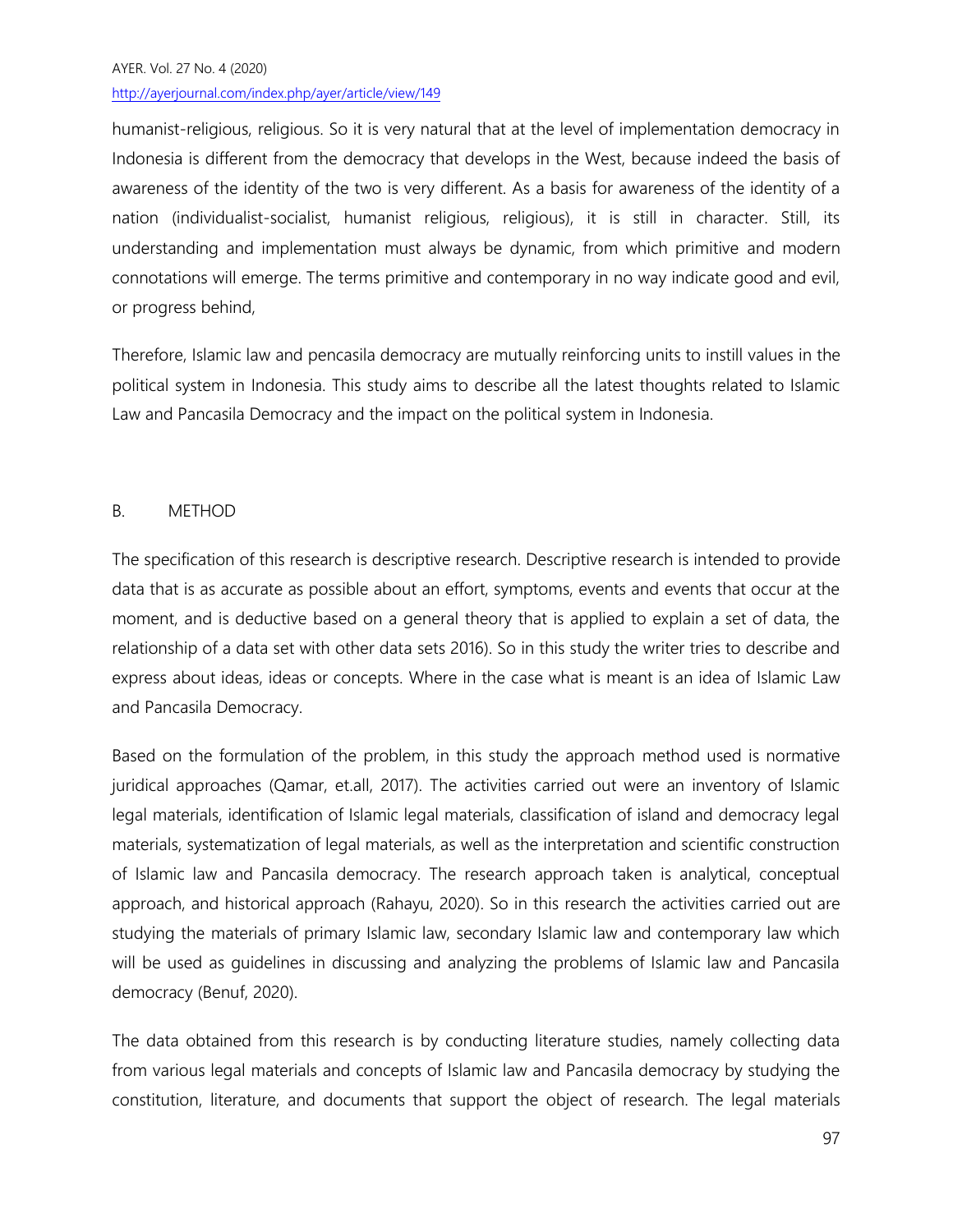obtained were analyzed qualitatively. Qualitative analysis is used to analyze the meaning of data that appears on the surface, meaning that qualitative analysis is used not to explain a fact but only to understand that fact (Jonaedi, 2018).

# C. RESULT AND DISCUSSION

The Relationship between Islamic Law and the Indonesian Political System

Indonesia has passed debates related to the application of Islamic law as the basis of the State, this debate has ended so that Indonesia already has a State Basic, namely Pancasila, in terms of the political system, Islamic law is defined as an ideological domain for several parties based on Islam without ruling out the Pancasila ideology. This is in line with the opinion (Munir, 2014) The political ideals of the nation's founders in the preamble (Rule of Law), the preamble of the 1945 Constitution states that the legal position is integral to a constitution, whereas according to (Munir, 2018) the political agenda of law in Indonesia has certain objectives (1) Political objectives based on national law, (2) Basic policies must include concepts and locations, (3) Basic concepts of state administration, (4) Legal materials include the national political system.

In Indonesia's legal political system, the five elements above are the basic agenda for all forms and processes of formulating and developing laws in the country which are fundamental and give color to the political system in Indonesia based on Islamic law. According to (Islamy, 2019), it is stated that Islam does not actually have a definitive concept of government. The proof is that in a government system the most basic (as stated in the above statement) is power succession (change of leadership), it turns out that Islam does not have a fixed pattern. Sometimes it uses the concept of istikhlaf (the case of Abu Bakr to Umar), sometimes it uses the system Bai'at (the people take allegiance to Abu Bakr), and sometimes they also use the system *ahlu alhallwa al-aqdi* (formature system). Whereas the matter of succession is a fairly urgent issue in state matters. The three models of this system occurred within thirteen years, whereas if Islam had a concept, this would not have happened, especially since the companions were people who were obedient, obedient, and afraid of the Prophet.

Thus, Islam does not regulate the concept of statehood, (the political system) that exists is only a "religious community" (Khaira ummatin ukhrijat flower linnas). Khaira Ummatin, no khaira dawlatin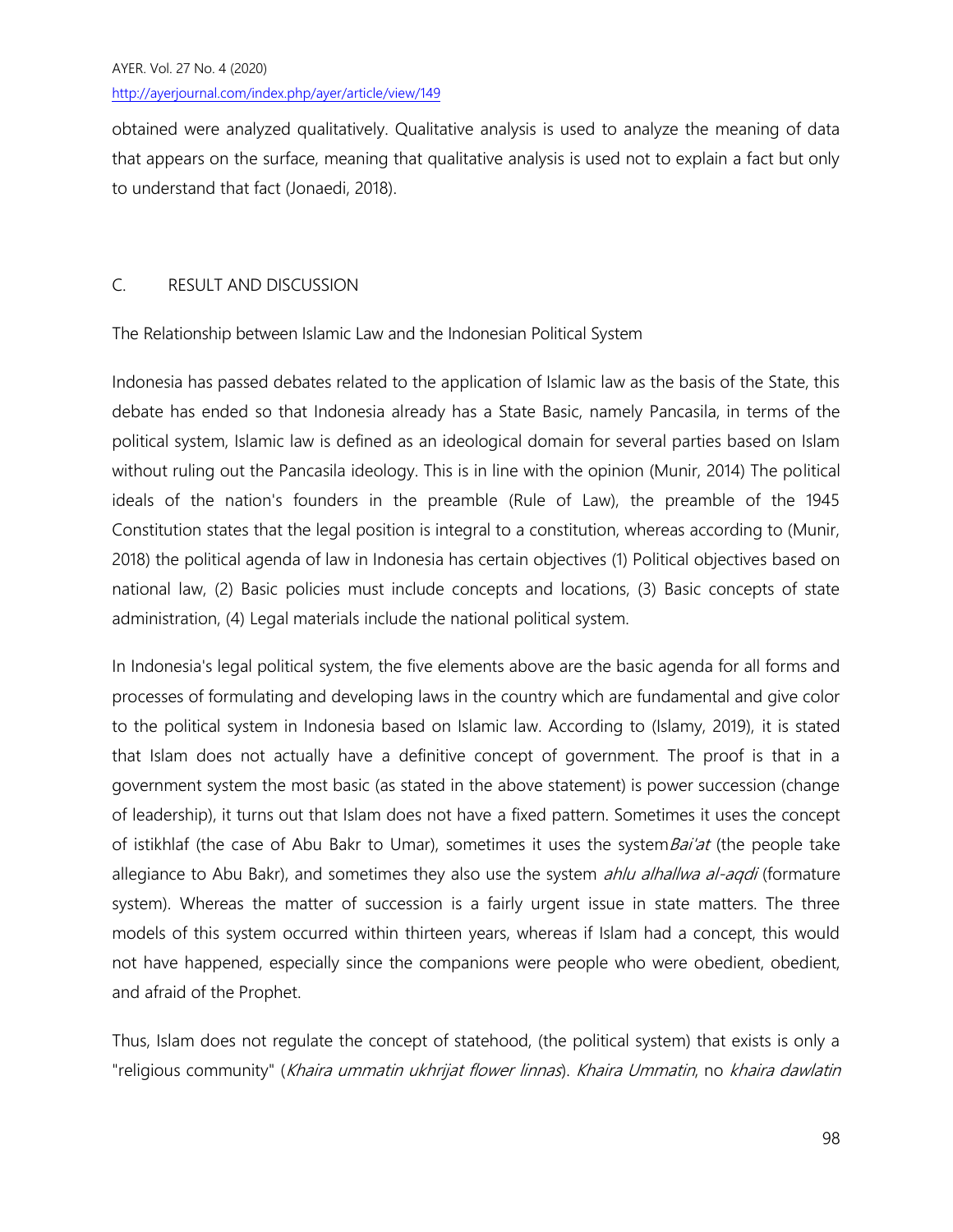or khaira jumhuriyyatin, more over khaira mamlakatin So the most important thing for him is that Islamic law applies in society and influences the political system.

Furthermore Fahmi (2017) said that Islam is fully functional in the life of a nation through the development of its basic values as the ethics of the community concerned. Islam functions as a part of social life that will guide the course of life as a state and society by the noble dignity and dignity of human beings. Because in the last analysis it is man who becomes the object of the welfare effort, not the state form used, and not any other form of society, this is simply because it is more effective in achieving this goal.

Moreover, about the state, he said (Zawawi, 2015), Islam has a main view. First, there is a view to establishing a specifically Islamic state. Second, the view that Islam is the official state religion, but the country itself is not an Islamic state, as in developing countries. Third, religion and state are not constitutionally linked, but the right to implement religious syari'ah is justified by the state, as in Indonesia. For him these three views are the logical consequences of historical growth, and it is not right to blame each other. There are, however, objective measures that can be used to assess the usefulness of each; is it true that Islamic teachings are carried out in it, to what extent are these teachings implemented; who guarantees its implementation; and so on (Andriyan, 2016).

So that the thinking above tries to neutralize the relationship between religion and state, by offering; first, making Islam a social ethic in state life, and second, the indigenization of Islam. According to him, to see the relationship between the universal Islamic insight and the national insight of a nation is to take the point of view between the two, namely Islam must be seen from its function as a view of life that emphasizes the welfare of society, whatever the form of civilization. And for the task of interest, humans are created in perfect completeness as human beings so that they can build a personality and through personality development is born a pattern of relationships between humans called societal interaction, social interaction or public communication.

## Pancasila Democratic Relations and the Indonesian Political System

The Indonesian nation is already familiar with the ideology of democracy in its political system. Democracy in a political system is defined as a form of the growth of a democratic process and the birth of political parties to voice the people's rights. Political parties are "children of egalitarianism"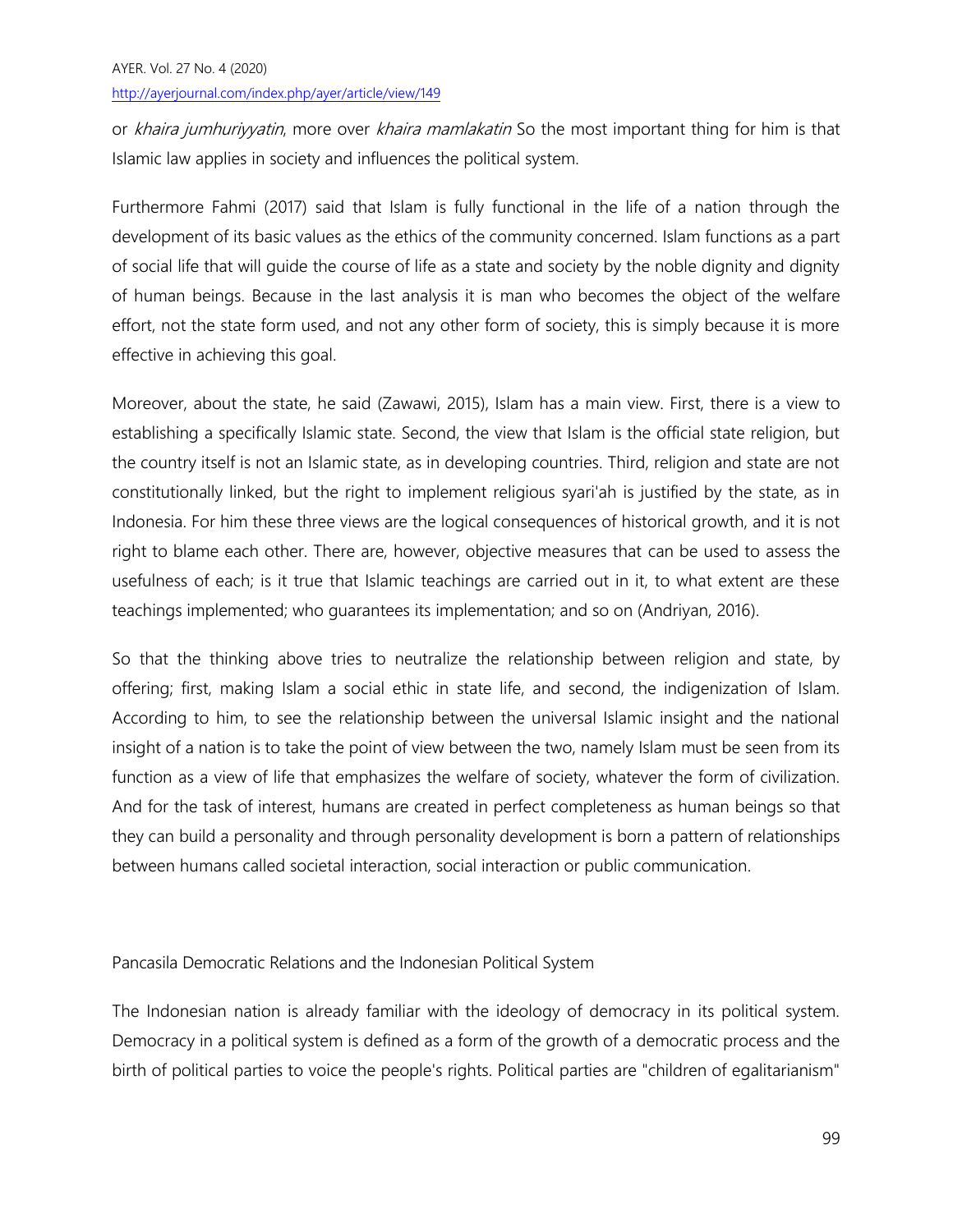(Carpenter, 2013). Therefore, the pillars of democracy are political parties and must exist in the political system without exception.

Democracy has a specific meaning for some circles, democracy emerges from human thought, democracy proliferates in the world political system and even Indonesia, the correct term is the direct democracy system, democracy can develop rapidly because it has basic principles, according to Sadek (2003). Human beings, whatever forms of human discrimination, whether based on race, gender, religion, social status, will definitely conflict with democracy, because the principle is freedom.

Democracy is the equality of all citizens, and according to him this is absolutely impossible in Islam. In a democracy, extraordinary differences that are inevitable are bound to occur. For example; between believers and unbelievers, between rich and poor, between *faqih* (legal experts) and adherents. Not only that, it also rejects legislation by humans. According to him, Islam has no shortcomings that require perfection and in Islam no one is allowed to regulate the law. Therefore, he emphasized that democracy is very opposed to Islam (Iriany, 2018).

While Pancasila democracy emphasizes thoughts and approaches to three main points, namely constitutional, substantive and procedural, Pancasila democracy thought was born after the new order (1996), Pancasila democracy was born due to a critical reaction to guided democracy, the concept of Guided Democracy was strongly rejected, so that in 1999 1968, the MPRS again issued Decree No. XXXVII/MPRS/1968, concerning the Revocation of MPRS Decree No. VIII/MPRS/1965 and on Guidelines for Community Implementation Led by Wisdom Wisdom in Requirements/Representations or in accordance with the dictum on Pancasila Democracy (Sudrajat, 2016).

The formulation of Pancasila Democracy as regulated in MPRS Decree No. XXXVII/MPRS/1968, was revoked again by Decree No. V/MPR/1973. But more than just a technical procedural matter, many attempts have been made to provide an understanding of Pancasila Democracy. In his state speech on August 16, 1967, President Suharto stated that Pancasila Democracy means democracy of the people's sovereignty that is imbued with and integrated with other principles. This means that in exercising democratic rights it must always be accompanied by a sense of responsibility to God Almighty.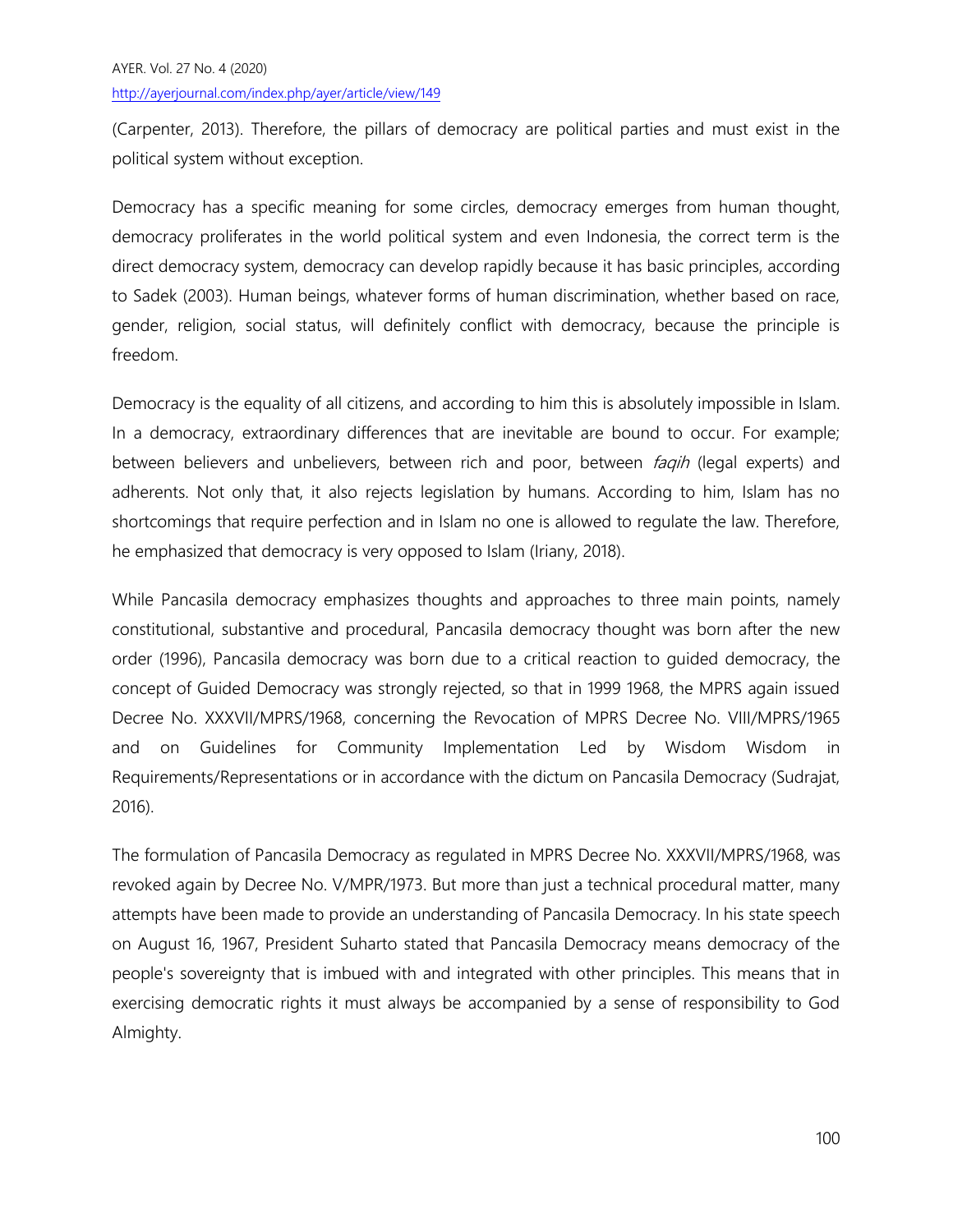Therefore, the idea of Pancasila democracy gives color to the political system in Indonesia, in which the government runs its political wheels based on the ideology of the State, namely Pancasila.

Integration of Islamic Law Values and Pancasila Democracy for the Political System in Indonesia

In terms of the form of the relationship between religion and state in Indonesia, it is unique that Indonesia is not a secular or religious state, even though the majority of the population is Muslim. But socio-political Indonesia does not adhere to an Islamic theocracy (Yumitro, 2013). Indonesia is also not a communist, organized by secularism that does not pay attention to the religious interests of its citizens. Indonesia is a democracy based on the Pancasila principle. In such a framework, the concept of the relationship between religion and Indonesian social problems is in line with theories which do not place the relationship between the two regions on a mechanisticformalistic plane, but are structured in more dimensions. Moral ethics of the nation's culture. From this then emerged the main trend as a current debate on the main ideas of Islamic politics in Indonesia,

The formalistic view tends to try to apply Islamic teachings in the practice of the nation and state. It requires a formal link between Islam in the form of an Islamic State, Islam as the state religion and a state based on Islamic teachings. This paradigm in the Indonesian context is better known as political Islam (Rosyad, 2020). Meanwhile, the substantive view is how Islamic values become a paradigm or wisdom in the nation's practice and state, and oppose the relationship between Islam and the state in any form (Marijan, 2019). In the Indonesian context, this view is known as cultural Islamic integration. Tracing these two views, it tends to be a substantive style of thought, which means that it is also anti-formalistic to the pattern of relations between Islam and the state.

Bachtiar (2014) agrees that there is no term Islamic state, in the al-Qur'an and al-Sunnah literature. In view of the tendency of Muslims to establish an Islamic state, this is an apologetic and utopian act and discourse. Because according to (Akbar, 2016), in Islam, a state is a law and has no state form. What is or is essential to Islam, add social and community ethics. The reason is; Islam does not recognize a definitive concept of government.

In the most basic issue, namely the succession of power, it turns out that Islam is inconsistent. Sometimes wearing *istikhlaf, bai'at, or ahlu al-halli wa al-aqdi* (formatur system). In fact, the issue is very urgent in terms of statehood. If Islam does have a concept, of course it will not be like that,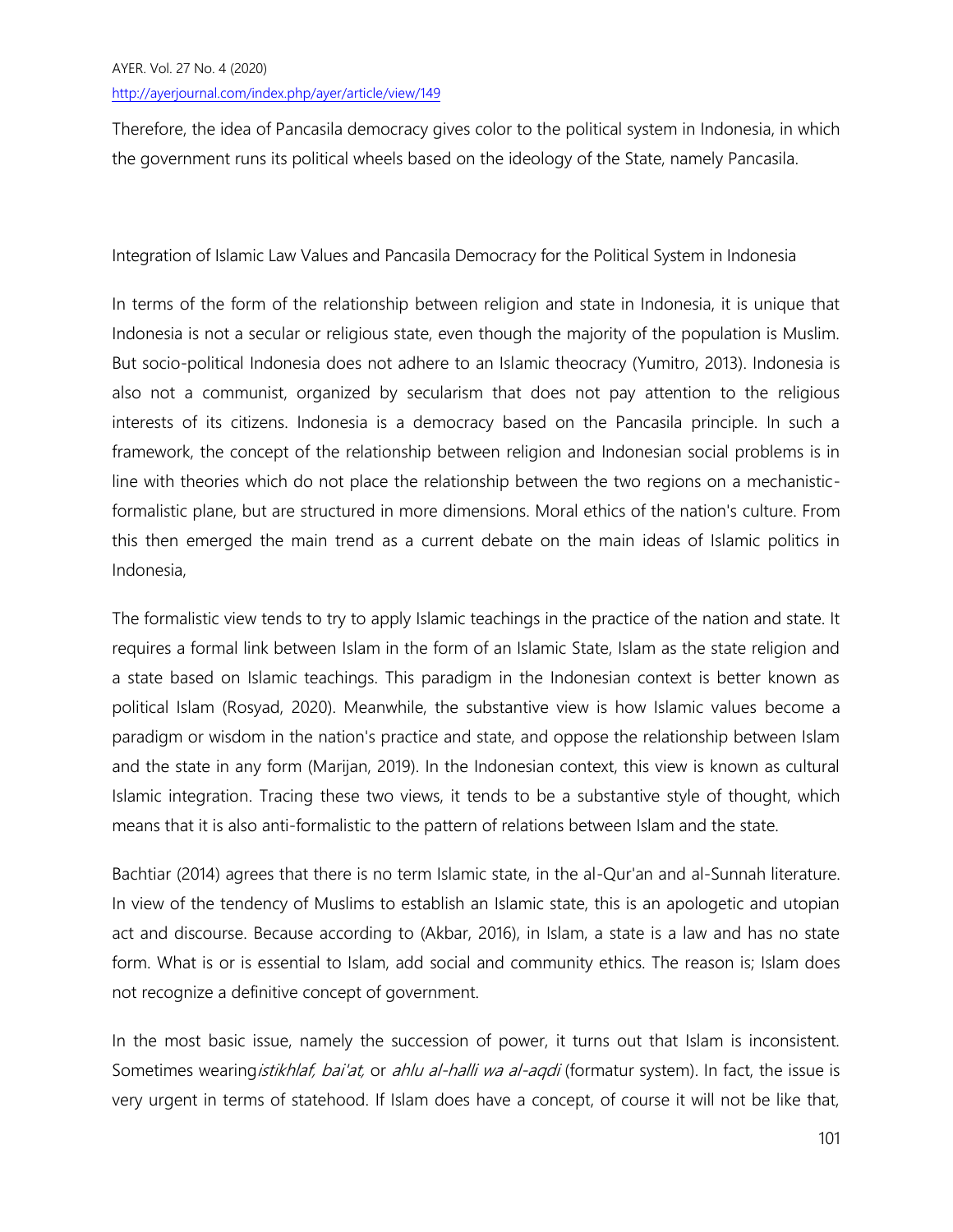thus Islamic law is not like what is understood in the discipline of law, where the law must be formal.

Islamic law is a source of values, morals and ethics in the association of social life, nation and state. The position of Islamic law in a country is a source of inspiration for the formal laws of a country. Therefore Islamic law can be public and private, it can be formal, but if there is a group of people who want Islamic law to be formalized, Islamic law can be made private law such as Islamic marriage law as stipulated in the KHI.

The rise of Islamic parties and parties based on Islamic support is a reflection of the plurality of Muslims and the diversity of interests of Islamic groups. Islamic political pluralism is a reflection of the pluralism of Islamic society (Arifin, 2019). Meanwhile, the pluralism of the Islamic community itself is a logical consequence of Islamization in an archipelagic country, which varies in intensity from one place to another. These different cultural dimensions make it difficult for them to unite in political life. Therefore, the development of Islamic parties, the interests of Islamic groups into one single forum.

# D. CONCLUSION

Islamic law and Pancasila democracy are inseparable units because they complement each other to fill the void of democratic values in the political system in Indonesia, Islamic law can be private for certain things and can be public/open to the public according to mutual agreement, and Pancasila democracy based on human values and justice. The relation of Islamic law to the political system in Indonesia can be seen how Islamic law never justifies establishing an Islamic State but complements to make the country sovereign jointly, while Pancasila democracy has the same values as Islamic law, therefore the integration of Islamic legal values and Pancasila democracy for the political system in Indonesia is to apply substantialism values about the State and religion.

## REFERENCES

1. Abdillah, M. (2015). *Islam & Dinamika Sosial Politik di Indonesia*. Jakarta: Gramedia Pustaka Utama.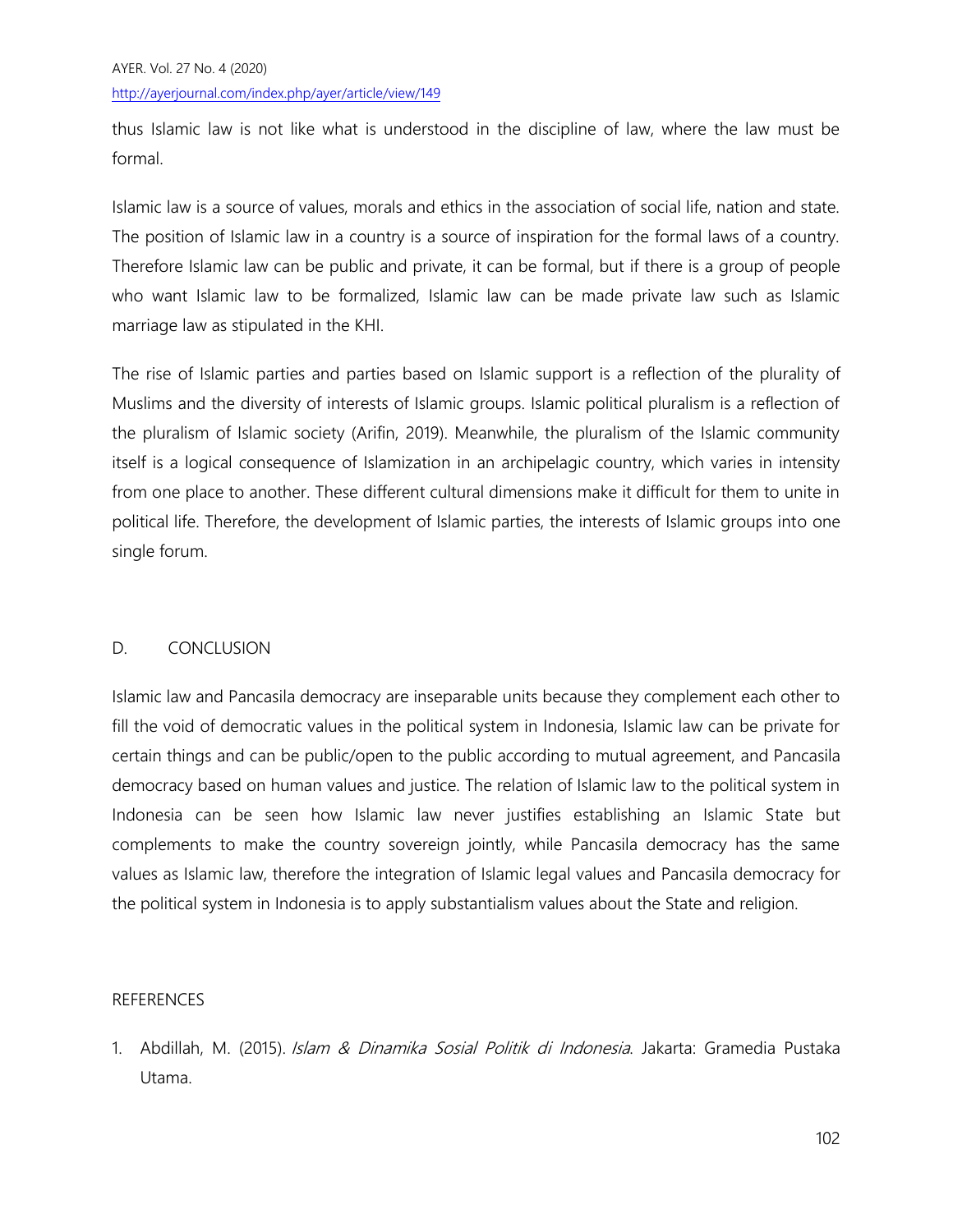- 2. Akbar, A. A. S. (2016). Demokrasi Menundukkan Anarki. Politik Indonesia: Indonesian Political Science Review, 1(1), 1-13.
- 3. Andriyan, D. N. (2016). Hukum Tata Negara dan Sistem Politik: Kombinasi Presidensial dengan Multipartai di Indonesia. Deepublish.
- 4. Anshar, S. (2019). Konsep Negara Hukum dalam Perspektif Hukum Islam. Soumatera Law Review, 2(2), 235-245.
- 5. Arifin, S. (2019). Islam, Populisme dan Masa Depan Demokrasi di Indonesia. MAARIF, 14(1), 9-28.
- 6. Asikin, Z. (2016). Pengantar metode penelitian hukum. Jakarta: Raja Grafindo Persada.
- 7. Asshiddiqie, J. (2011, November). Gagasan negara hukum Indonesia. In Makalah Disampaikan dalam Forum Dialog Perencanaan Pembangunan Hukum Nasional yang Diselenggarakan oleh Badan Pembinaan Hukum Nasional Kementerian Hukum dan HAM.
- 8. Bachtiar, F. R. (2014). Pemilu Indonesia: Kiblat Negara Demokrasi dari Berbagai Refresentasi. Jurnal Politik Profetik, 2(1).
- 9. Brague, R. (2020). The Law of God: The philosophical history of an idea. University of Chicago Press.
- 10. Bukay, D. (2007). Can There be an Islamic Democracy?. Middle East Quarterly.
- 11. Carpenter, J. (2013). Thomas Jefferson and the Ideology of Democratic Schooling. Democracy and Education, 21(2), 5.
- 12. Fahmi, M. (2017). Prinsip Dasar Hukum Politik Islam dalam Perspektif Al-Quran. Petita: Jurnal Kajian Ilmu Hukum dan Syariah, 2(1), 47-63.
- 13. Harefa, D., & Fatolosa Hulu, M. M. (2020). Demokrasi Pancasila di Era Kemajemukan. PM Publisher.
- 14. Hasanah, U. (2013). Asuransi dalam Perspektif Hukum Islam. Asy-Syir'ah: Jurnal Ilmu Syari'ah dan Hukum, <sup>47</sup>(1).
- 15. Huda, S., Tsani, I., Syazali, M., Umam, R., & Jermsittiparsert, K. (2020). Retracted: The management of educational system using three law Auguste Comte: A case of Islamic schools. Management Science Letters, 10(3), 617-624.
- 16. Iftitah, N. R. (2014). Islam dan Demokrasi. Islamuna: Jurnal Studi Islam, 1(1).
- 17. Iriany, I. S. (2018). Islam dan Demokrasi. Jurnal Komunikasi Universitas Garut: Hasil Pemikiran dan Penelitian, 3(1), 28-44.
- 18. Islamy, A. (2019). Eksistensi Hukum Keluarga Islam di Indonesia dalam Kontestasi Politik Hukum dan Liberalisme Pemikiran Islam. Al-Istinbath: Jurnal Hukum Islam, 4(2), 161-176.
- 19. Efendi, J., & Ibrahim, J. (2018). Metode Penelitian Hukum: Normatif dan Empiris. Jakarta: Prenada Media.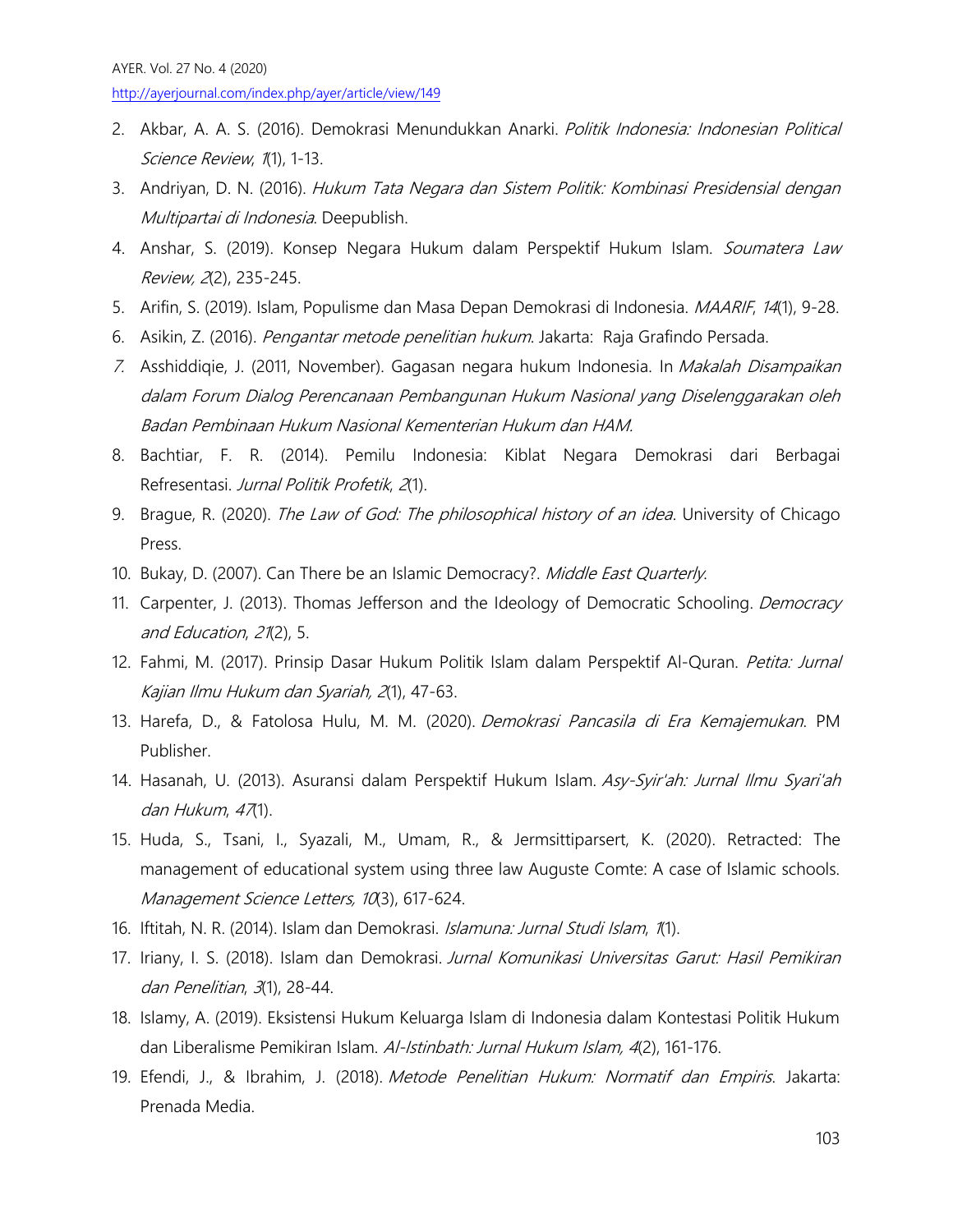- 20. Kymlicka, W. (2010). Testing the Liberal Multiculturalist Hypothesis: Normative Theories and Social Science Evidence. Canadian Journal of Political Science/Revue canadienne de science politique, 257-271.
- 21. Manan, H. A. (2017). Pembaruan Hukum Islam di Indonesia. Jakarta: Kencana.
- 22. Marijan, K. (2019). Sistem Politik Indonesia: Konsolidasi Demokrasi Pasca Orde Baru. Jakarta: Kencana.
- 23. Munir, S. (2014). Pengaruh Hukum Islam Terhadap Politik Hukum Indonesia. Istinbath: Jurnal Hukum Islam IAIN Mataram, 13(2), 127-180.
- 24. Munir, S. (2018). Politik Pendidikan Islam Berbasis Multikultural: Konsep dan Strategi Pembelajaran Agama Islam dalam Mewujudkan Islam Rahmatan Li Al-'Ālamīn. *Dirosat: Journal* of Islamic Studies, 2(2), 149-182.
- 25. Nasution, A. S. A. (2019). Perbudakan dalam Hukum Islam. AHKAM: Jurnal Ilmu Syariah, 15(1).
- 26. Nasution, M. (2014). Filsafat Hukum Islam. Jakarta: Rajawali Pers.
- 27. Norris, P., & Inglehart, R. (2002). Islamic culture and democracy: Testing the 'clash of civilizations' thesis. Comparative Sociology, 1(3-4), 235-263.
- 28. Padela, A. I., & Auda, J. (2020). The moral status of organ donation and transplantation within Islamic law: the Fiqh Council of North America's Position. Transplantation Direct, 6(3).
- 29. Purwanto, M. R. (2017). Hukum Islam dan Hukum Adat Masa Kolonial: Sejarah Pergolakan Antara Hukum Islam dan Hukum Adat Masa Kolonial Belanda. An-Nur: Jurnal Studi Islam, 1(2), 1-19.
- 30. Qamar, N., Syarif, M., Busthami, D. S., Hidjaz, M. K., Aswari, A., Djanggih, H., & Rezah, F. S. (2017). Metode Penelitian Hukum (Legal Research Methods). Social Politic Genius (SIGn).
- 31. Rahayu, D. P., SH, M., & Ke, S. (2020). Metode Penelitian Hukum. Yogyakarta: Thafa Media.
- 32. Rosyad, A. M., & Maarif, M. A. (2020). Paradigma Pendidikan Demokrasi dan Pendidikan Islam dalam Menghadapi Tantangan Globalisasi Di Indonesia. Nazhruna: Jurnal Pendidikan Islam, 3(1), 75-99.
- 33. Sulaiman, S. J. (2003). Demokrasi dan Shura dalam Islam Liberal. Jakarta: Paramadina.
- 34. Sardjono, A. (2004). Negara Maju vs Negara Berkembang Studi Mengenai Kemungkinan Perlindungan Pengetahuan Obat-Obatan Tradisional Sebagai Kekayaan Intelektual di Indonesia. Depok: Universitas Indonesia
- 35. Shomad, A. (2017). Hukum Islam: Penormaan Prinsip Syariah dalam Hukum Indonesia. Jakarta: Kencana.
- 36. Sudrajat, A. (2016). Demokrasi Pancasila dalam Perspektif Sejarah. MOZAIK: Jurnal Ilmu-Ilmu Sosial dan Humaniora, 8(1).